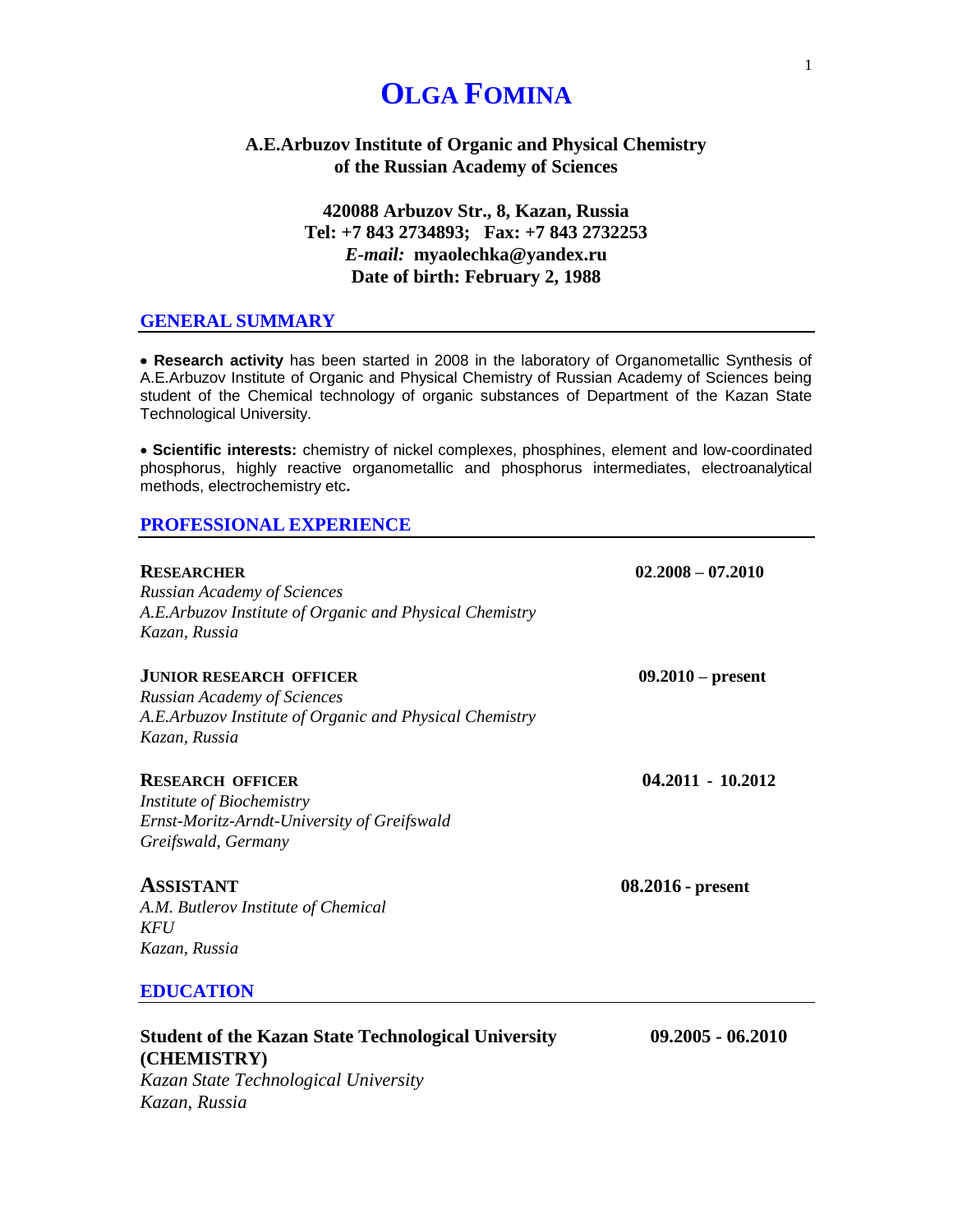#### **Bachelor. in CHEMICAL ENGINEERING AND BIOTECHNOLOGY 06. 2009**

*Kazan State University Kazan, Russia (Diploma of excellence, Bachlor)* 

*Thesis titled: "Synthesis and properties of organonickel sigma-complexes with chelating nitrogen ligands"*

## **M. Sc. in CHEMICAL TECHNOLOGY OF ORGANIC SUBSTANCES 06. 2010**

*Kazan State University Kazan, Russia (Diploma of excellence, Specialist)*

*Thesis titled: "Synthesis and magnetic properties of dinuclear organonickel complexes"*

#### **EXPERTISE**

|                       | <b>Electroanalytical Chemistry</b> |
|-----------------------|------------------------------------|
| ⋗                     | Electrochemistry                   |
| $\blacktriangleright$ | Electrosynthesis                   |
| $\blacktriangleright$ | <b>Inorganic Chemistry</b>         |
| ⋗                     | <b>Organic Chemistry</b>           |
| ↘                     | Organometallic Chemistry           |
|                       | <b>Catalytic Chemistry</b>         |
|                       |                                    |

## **SPOKEN LANGUAGES**

English – fluently Deutsch –spoken

#### **PUBLICATIONS**

- 1. Yakhvarov, D.G., Trofimova, E.A., Rizvanov, I.Kh., Fomina, O.S., Sinyashin, O.G. Electrochemical synthesis and catalytic activity of organonickel sigmacomplexes. *Russian Journal of Electrochemistry*, **2011**, 47, 1100. DOI: 10.1134/S1023193511100247
- 2. Fomina O.S., Yakhvarov D.G., Heinicke J., Sinyashin O.G. Synthesis and catalytic activity of new N-substituted α-diphenylphosphino-α-aminoacid *// Uchenye Zapiski Kazanskogo Universiteta*. **2012**, 154, 13. <http://dspace.kpfu.ru/xmlui/handle/net/26958>
- 3. Fomina O.S., Sinyashin O.G., Heinicke J., Yakhvarov D.G. Electrochemical properties of phosphinophenols and their esters – potential ligands for homogeneous processes of ethylene oligo- and polymerization // *Butlerov Communications.* **2012. 10. 10. 63.** <http://butlerov.com/stat/reports/details.asp?lang=ru&id=10932>
- 4. Basvani, K., Fomina, O., Yakhvarov, D., Heinicke, J. Synthesis and properties of zwitterionic phosphonioglycolates. *Polyhedron*, **2014**, 67, 306. DOI: 10.1016/j.poly.2013.09.016
- 5. Aluri, B., Shah, K., Gupta, N., Fomina, O., Yakhvarov, D., Ghalib, M., Jones, P., Schulzke, C., Heinicke, J.  $\sigma$ 2P,O – hybrid ligands: Synthesis of the first 4-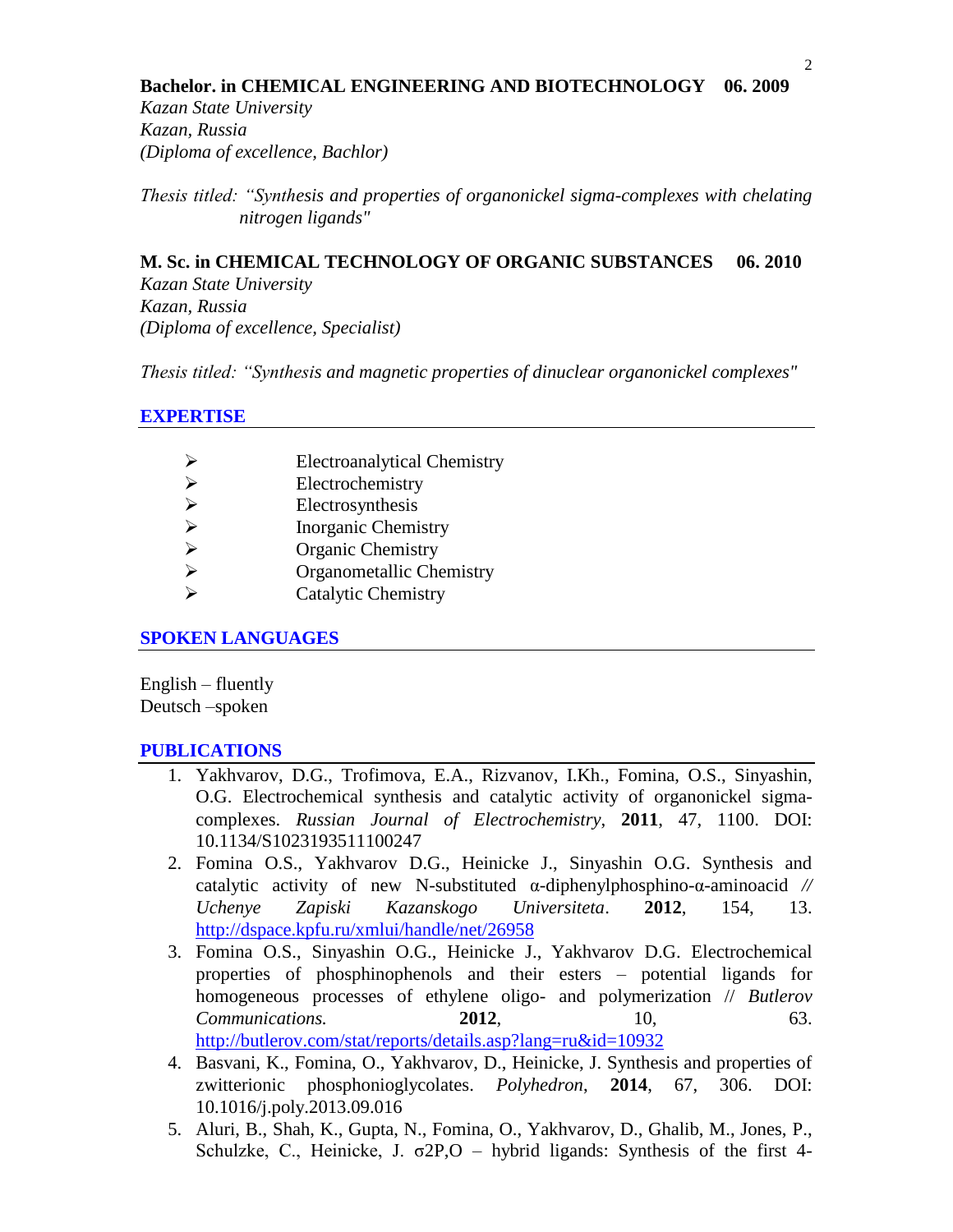hydroxy-1,3-benzazaphospholes via ortolithiation of m-amidophenyl diethylphosphates. *Eur. J. Inorg. Chem*., **2014**, 5958. DOI: 10.1002/ejic.201402527.

- 6. Ghalib, M., Lach, J., Fomina, O., Yakhvarov, D., Jones, P., Heinicke, J. Benzazaphospholine-2-carboxylic acids: Synthesis, structure and properties of heterocyclic phosphanyl amino acids *Polyhedron*. **2014**, 77, 10. <http://dx.doi.org/10.1016/j.poly.2014.03.046>
- 7. Heinicke, J., Lach, J., Kockerling, M., Paim, G., Fomina, O., Yakhvarov, D., Sinyashin, O. Phosphinoglycines – Synthesis, Structure and Reactivity *Phosphorus Sulfur Silicon and the Related Elements*, **2015**, 190, 947. DOI: 10.1080/10426507.2014.984028
- 8. Fomina O.S., kislitsyn Yu. A., [Babaev V.M.,](http://elibrary.ru/author_items.asp?authorid=642072) [Rizvanov I. Kh.,](http://elibrary.ru/author_items.asp?authorid=111458) [Sinyashin](http://elibrary.ru/author_items.asp?authorid=46115)  [O.G.,](http://elibrary.ru/author_items.asp?authorid=46115) Heinicke J.W., [Yakhvarov D.G.](http://elibrary.ru/author_items.asp?authorid=49189) Electrochemical properties and catalytic activity in the ethylene polymerization processes of nickel complexes with 2,2′ bipyridine in the presence of ortho-phosphinophenol derivatives. [Russian J. of](http://elibrary.ru/contents.asp?issueid=1507160)  [Electrochemistry,](http://elibrary.ru/contents.asp?issueid=1507160) 2015, 51, 1069-1078, DOI:10.1134/S102319351511004X (eng)
- 9. Fomina, O., Heinicke, J., Sinyashin, O., Yakhvarov, D. The synthesis of novel Nheterocyclic α-diphenylphosphino glycines. *Phosphorus, Sulfur, and Silicon,* **2016,** 191,1478. DOI: http://dx.doi.org/10.1080/10426507.2016.1212046
- 10. O. Fomina, J. Heinicke, D. Yakhvarov. Novel P^O− chelating ligands in the nickel catalyzed oligomerization of ethylene. // *9th European Workshop on Phosphorus Chemistry (EWPC-9)*/ Rennes, France, March 22-23. **2012**. Book of Abstracts – P. 56.
- 11. O. Fomina, J. Heinicke, D. Yakhvarov. Phosphoniumglycolates and/or phosphinoglycines: synthesis and conversion to nickel catalysts for ethylene oligomerization. // *Norddeutsches Doktorandenkolloquium 2012*/ Hannover, Germany, September 24-25. **2012**. Book of Abstracts – P.108.
- 12. O. Fomina, D. Yakhvarov, O. Sinyashin, J. Heinicke. Novel α,αphosphinoaminoacids: Synthesis, Properties and Catalytic Activity in the Ethylene Oligomerization Process// *EuropaCatXll – 2015*/ Kazan, Russia, August 30 – September 4. **2015**. Book of Abstracts – P.303.
- 13. O. Fomina, D. Yakhvarov, O. Sinyashin, J. Heinicke. Novel catalysts for oligomerization of ethylene on the base of phosphorylation α-amino acids.// *The I International School-conference of students, PhD students and young scientists "Biomedical, Materials and Technologies XXI Century", 2015* / Kazan, Russia, 25-28, November. **2015**. Book of Abstracts – P.577
- 14. O. Fomina, J. Heinicke. O. Sinyashin, D. Yakhvarov, Novel N-substituted diphenylphosphinoglycines for ethylene oligomerization // *The 21st international conference on phosphorus chemistry 2016* / Kazan, Russia 5-14 June. **2016**, flashpresentation. Book of Abstracts – P.177.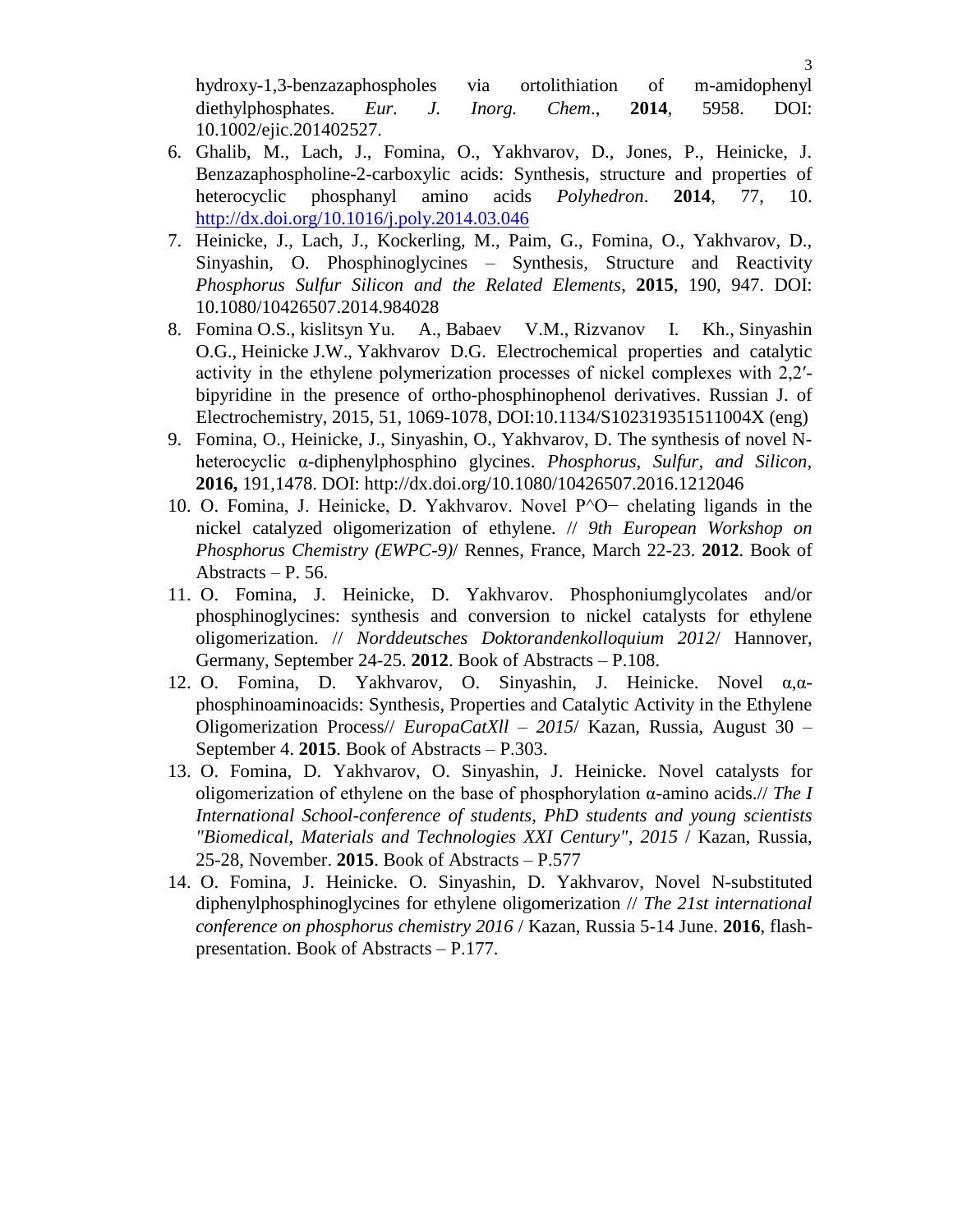Synthetic amino acids are of interest in various fields of chemistry, biochemistry and pharmacy. The first experiments with a phosphanyl group were obtained by condensation of natural amino acids with secondary phosphanes and formaldehyde, usually forming bis(phosphanylmethyl) amino acids, and studied with respect to their use as ligands in rhodium-catalysed hydrogenation reactions and in complexes for radiodiagnostics. The use of primary phosphanes extended the range of N-phosphanylmethyl amino acids to various P,N-heterocyclic types. The incorporation of P-alkyl instead of Pphenyl groups led to an increase in the sensitivity of Nalkyl-α-phosphanylglycines. To obtain more stable α-phosphanyl amino acids we systematically varied the nitrogen substituents of the (diphenylphosphanyl)glycines and report here on the novel N-aryl derivatives 1, their synthesis, structure and properties, and the first examples of their transitionmetal complexes and their use in homogeneous catalysis.

A three-component one-pot reaction of diphenylphosphine, primary amine and glyoxylic acid hydrate in diethyl ether or methanol allowed an easy access to Nmonosubstituted diphenylphosphinoglycines **1b-10b**.



**Fig. 1**. Preparation of α,α-phosphinoaminoacids

The reaction of nickel (0) complexes with N-monosubstituted diphenylphosphinoglycines leads to the formation of a catalytically active form of the ethylene oligomerisation catalyst via oxidative addition to O-H or O-C bond of the used phosphorus ligand. The linear olefins with terminal methyl and vinyl groups are the main products of the catalytic ethylene oligomerisation process. The highest conversion of  $C_2H_4$  into linear  $\alpha$ -olefins was observed with *N*-C<sub>6</sub>H<sub>3</sub>-2,5-(COOMe)<sub>2</sub> phosphinoglycinate ligand **5b**. Since the conversion of ethylene with a nickel-based catalyst on the base ofN-